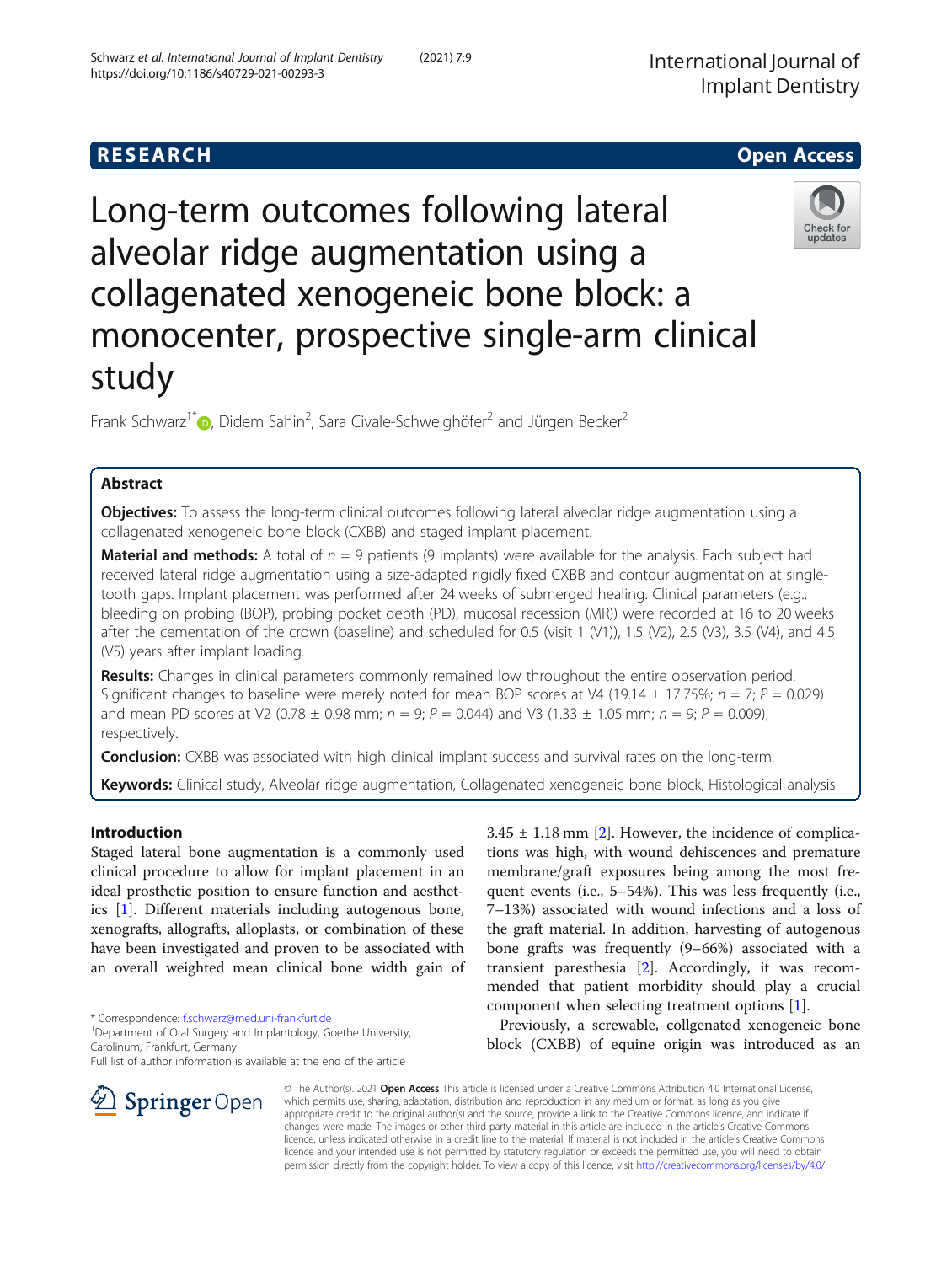alternative scaffold for lateral bone augmentation prior to implant placement. Preclinical animal studies provide evidence that CXBB offers promising osteoconductive properties to promote bone ingrowth and a timely graft remodeling in various defect models [[3](#page-4-0)–[5](#page-4-0)]. The safety and efficacy of CXBB for staged lateral grafting has also been confirmed in clinical studies. At 24 weeks, the reported mean gain in ridge width ranged between 3.88 ± 1.75 mm and  $4.12 \pm 1.18$  mm, thus enabling implant placement at the majority of the sites investigated  $[6, 7]$  $[6, 7]$  $[6, 7]$  $[6, 7]$  $[6, 7]$ . Limited clinical data also pointed to stable and healthy peri-implant soft tissue conditions after a short-term loading period of 16–20 weeks [[6](#page-4-0)].

The aim of this prospective single arm clinical followup study was to assess the long-term clinical outcomes following lateral alveolar ridge augmentation using CXBB and staged implant placement.

## Material and methods

## Study design and participants

This study reports on the 4.5-year clinical outcomes of a monocenter, prospective single-arm clinical study, which aimed at evaluating the safety and efficacy of CXBB for lateral alveolar ridge augmentation and two-stage implant placement.

A total of 9 patients (5 women, 4 men; mean age 49.4 years; range between 36 and 72 years; mean weight 72.4 kg; range between 52 and 110 kg) were included.

The study protocol including the extended observation period was approved by the ethics committee of the Heinrich Heine University, Düsseldorf, Germany.

The clinical investigation including monitoring was performed according to ISO GCP 14155:2011. The present reporting considered the checklist items as proposed in the STROBE statement.

## Inclusion and exclusion criteria

The Subjects were included in the study if they present all of the following conditions: (1) successful lateral augmentation in the initial study [[6\]](#page-4-0), (2) successful implant placement at the augmented site, (3) final restoration, and (4) written informed consent.

The subjects were not included in the study if they present one of the following conditions: (1) occurrence of newly diagnosed diseases interfering with hard tissue regeneration; (2) history of a trauma to the implant site; (3) history of orthodontic treatment in the same quadrant; (4) immunosuppressant, corticosteroid or bisphosphonate therapy; (5) inflammatory and autoimmune disease of the oral cavity; (6) history of malignancy, radiotherapy, or chemotherapy for malignancy within the past 5 years; (7) smokers  $(>10$  cigarettes per day); (8) insulin dependent diabetes; (9) pregnant or lactating

women; or (10) participation in a clinical study interfering with the objective of this follow-up observation.

#### Sample size calculation

Due to the proof of principle character of the initial pilot study and lack of reference data in the literature, a sample size calculation was neither reasonable nor feasible. A sample size of  $n = 10$  was considered to be sufficient to allow a first evaluation of the safety and performance of CXBB in exploratory study [\[6](#page-4-0)]. Nine patients were eligible to enter the long-term follow-up observation.

#### Treatment procedures

The surgical procedures have been reported in detail previously [\[6](#page-4-0)]. In brief, mucoperiosteal flaps extending to and including the adjacent teeth were prepared to expose the respective target sites. One rehydrated (i.e., sterile saline solution for 30 s) single CXBB (dimensions  $10 \times 10 \times 5$  mm) (Geistlich Bio-Graft<sup>®</sup>, Geistlich Pharma AG, Wolhusen, Switzerland) was used per site. Prior to fixation using one titanium osteosynthesis screw  $(1.5 \times$ 9 mm, Medicon, Tuttlingen, Germany), the predrilled blocks were shaped to match the size and shape of the defect area. The peripheral part of CXBB was covered by a deproteinized bovine bone mineral (Geistlich Bio-Oss<sup>®</sup>, Geistlich Biomaterials, small granules) (DBBM) along with the application of a native bilayer collagen membrane applied in a double layer (Geistlich Bio-Gide®, Geistlich Biomaterials) (NBCM). Coronally advanced flaps were repositioned to ensure a tension-free submerged healing (Fig. [1](#page-2-0)a–c).

At 24 weeks, commercially available titanium implants (Bone Level® SLActive®, Institut Straumann AG, Basel, Switzerland) were inserted in an epicrestal position. Due to an insufficient gain in ridge width, two patients had do undergo an additional (i.e., secondary) augmentation procedure using DBBM and NBCM. Subsequent implant placement was achieved in one of both patients. A conventional implant loading (cemented single crowns) was accomplished after a healing period of 8 to 16 weeks. All surgical procedures were accomplished by one operator.

#### Outcome assessments

The following clinical measurements were recorded at 16 to 20 weeks after the cementation of the crown (refers to previous visit 9—new baseline) and scheduled for 0.5 (visit 1—V1), 1.5 (V2), 2.5 (V3), 3.5 (V4), and 4.5 (V5) (Fig. [1d](#page-2-0)) years after implant loading using a periodontal probe: (1) plaque index (PI)  $[8]$  $[8]$ ; (2) bleeding on probing (BOP), evaluated as present if bleeding was evident within 30 s after probing, or absent, if no bleeding was noticed within 30 s after probing; (3) probing depth (PD) measured from the mucosal margin to the bottom of the probeable pocket; (4) mucosal recession (MR)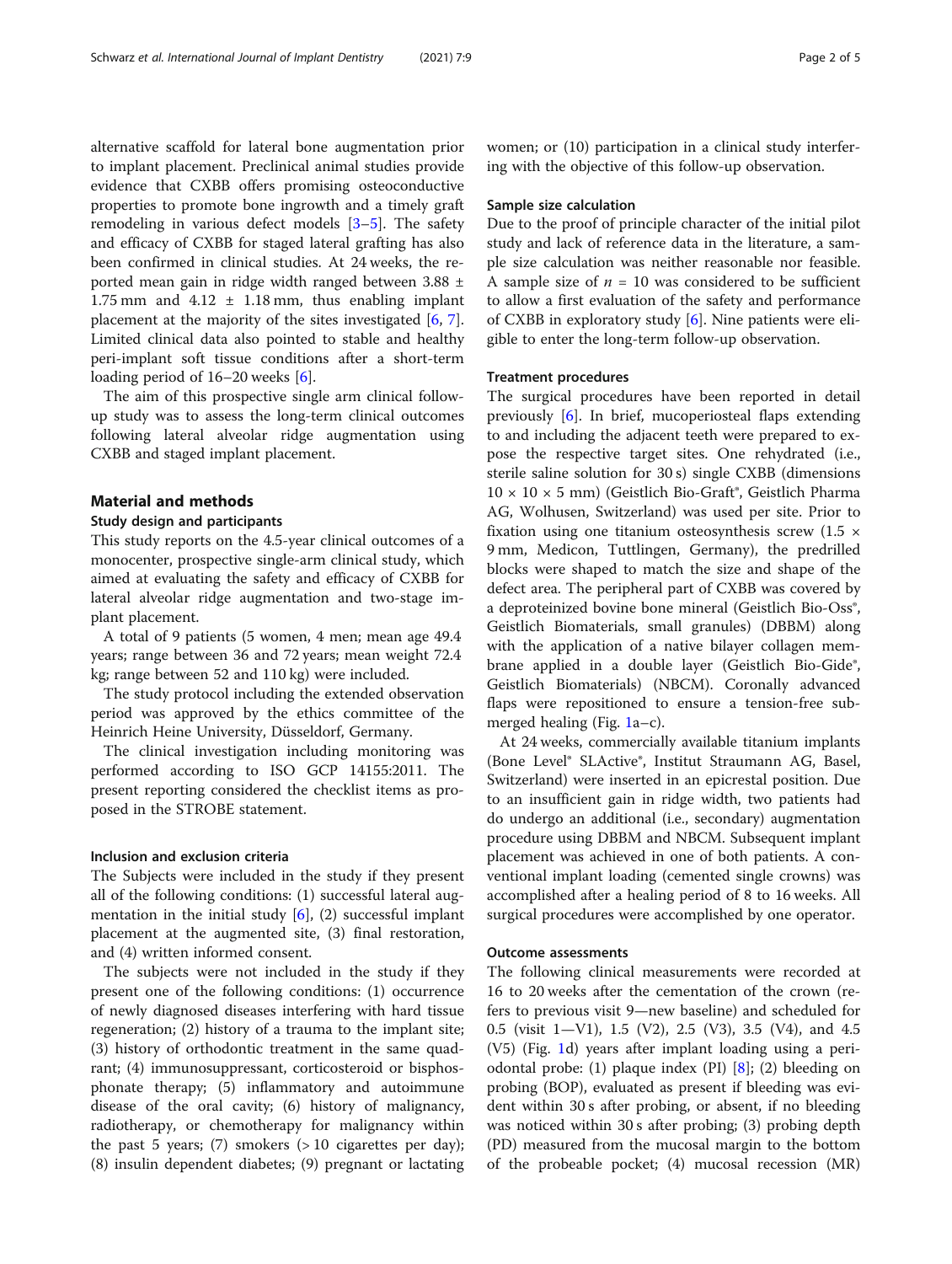<span id="page-2-0"></span>

measurements were recorded at 16 to 20 weeks after the cementation of the crown and at V1–5

measured from the crown margin to the mucosal margin; and (5) clinical attachment level (CAL) measured from crown margin to the bottom of the probeable pocket. All measurements were recorded at 6 aspects per implant: mesiovestibular (mb), midvestibular (b), distovestibular (db), mesiooral (mo), midoral (o), and distooral (do) by one previously calibrated investigator.

The study outline and the follow-up visits are summarized in Table 1.

## Postoperative care

At each follow-up visit, the patients were given an appropriate oral hygiene instruction and a professional implant/tooth cleaning was conducted.

## Statistical analysis

Mean values, standard deviations, medians, and frequency distributions were calculated for all clinical

Table 1 Days since last visit

|             | Visit n Mean Std Med Min Q1 Q3 Max |  |  |     |
|-------------|------------------------------------|--|--|-----|
|             | 1 9 208 130 154 126 132 237 533    |  |  |     |
| $2^{\circ}$ | 9 301 96 315 55 308 365            |  |  | 365 |
|             | 3 8 445 107 428 254 403 550        |  |  | 560 |
|             | 4 7 314 112 335 177 232 366        |  |  | 490 |
|             | 5 5 579 106 598 432 540 603 724    |  |  |     |

n Number of subjects, Std Standard deviation, Med Median, Min Minimum value, Q1 25th percentile, Q3 75th percentile, Max Maximum value

parameters assessed. The data rows were examined with the Shapiro-Wilk test for normal distribution. The unpaired t test was used for between group comparisons of the changes in mean values from baseline to V1–5.

## Results

Of the enrolled subjects, 5/9 (55.6%) completed the study, while 4/9 (44.4%) patients were lost to follow-up. A total of 42 follow-up visits were performed, 39 of those were scheduled visits and 3 were unscheduled visits. The mean number of days that passed between the visits is summarized in Table 1.

An implant survival rate of 100% could be confirmed for all patients up to V3. At V4, 77.7% (7/9) of the subjects still revealed functional implants, while no information was available for 22.2% (2/9) of the patients due to a lost to follow-up. At study completion (V5), implant survival amounted to 55.6% (5/9) of the subjects, since no information could be collected for 44.4% (4/9) of subjects due to a lost to follow-up.

## Clinical measurements

Mean and median PI, BOP, PD, and MR values measured at baseline as well as V1–5 are summarized in Table [2.](#page-3-0)

Mean PI scores remained low throughout the followup observation period with changes to baseline amounting to 0.05 ± 0.33 at V1, 0.26 ± 0.60 at V2, − 0.08 ± 0.34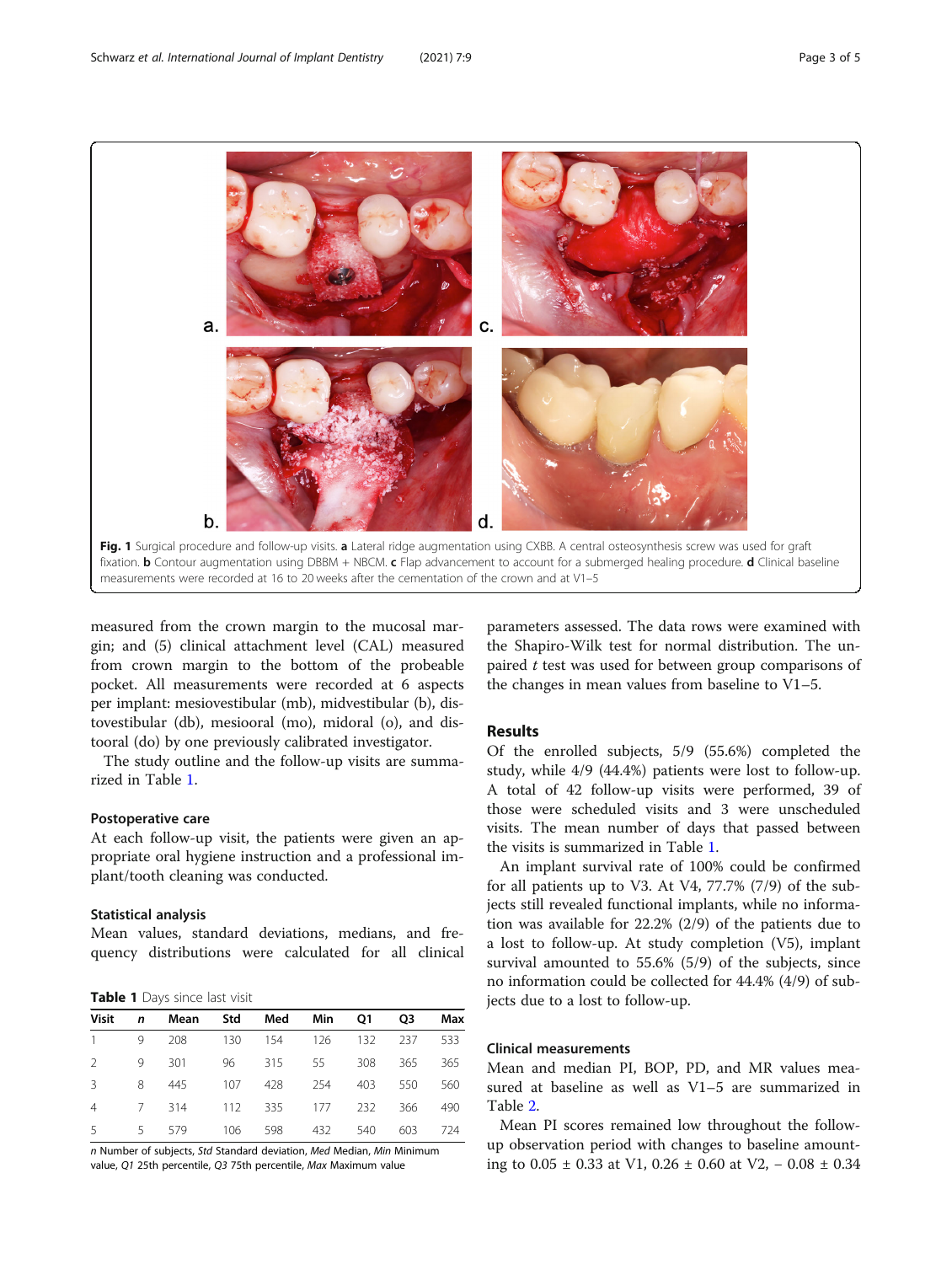<span id="page-3-0"></span>Table 2 Descriptive statistics of PI, BOP, PD, and MR values assessed at baseline and visits 1-5

|            |           | Baseline $(n = 9)$ | Visit 1 $(n = 9)$ | Visit 2 $(n = 9)$ | Visit 3<br>$(n = 8)$ | Visit 4 $(n = 7)$ | Visit 5 $(n = 5)$ |
|------------|-----------|--------------------|-------------------|-------------------|----------------------|-------------------|-------------------|
| PI         | mean (SD) | 0.41(0.34)         | 0.46(0.39)        | 0.67(0.72)        | 0.25(0.40)           | 0.71(0.73)        | 0.50(0.58)        |
|            | median    | 0.33               | 0.50              | 0.33              | 0.00                 | 0.33              | 0.50              |
|            | $P$ value |                    | 0.636             | 0.235             | 0.514                | 0.283             | 0.783             |
| <b>BOP</b> | mean (SD) | 18.56 (37.73)      | 13.00 (21.7)      | 27.78 (32.23)     | 18.88 (33.48)        | 33.43 (33.25)     | 4.25(8.5)         |
|            | median    | $\mathbf{0}$       | 0.0               | 17.0              | 8.5                  | 17.0              | 0.0               |
|            | $P$ value |                    | 0.399             | 0.280             | 0.794                | 0.029             | 0.391             |
| <b>PD</b>  | mean (SD) | 2.31(0.49)         | 2.48(0.48)        | 3.09(1.13)        | 3.62(1.19)           | 3.20(1.22)        | 2.96(0.52)        |
|            | median    | 2.33               | 2.33              | 3.00              | 3.59                 | 2.92              | 2.84              |
|            | $P$ value |                    | 0.198             | 0.044             | 0.009                | 0.083             | 0.077             |
| <b>MR</b>  | mean (SD) | 0.41(0.91)         | 0.43(0.87)        | 0.44(0.64)        | 0.57(1.52)           | 0.49(1.18)        | 0.25(0.50)        |
|            | median    | 0.0                | 0.0               | 0.0               | 0.0                  | 0.0               | 0.0               |
|            | $P$ value |                    | 0.809             | 0.881             | 0.649                | 0.176             | 0.391             |

at V3, 0.26 ± 0.58 at V4, and − 0.04 ± 0.28 at V5, respectively.

Mean BOP scores changed by − 5.56 ± 18.71% at V1, 9.22 ± 23.87% at V2, − 2.00 ± 20.86% at V3, 19.14 ± 17.75% at V4, and  $4.25 \pm 8.50$ % at V5, respectively. The changes from baseline to V4 reached statistical significance  $(P = 0.029)$ .

The changes in mean PD scores amounted to 0.17  $\pm$ 0.35 mm at V1,  $0.78 \pm 0.98$  mm at V2,  $1.33 \pm 1.05$  mm at V3,  $0.99 \pm 1.26$  mm at V4, and  $0.71 \pm 0.54$  mm at V5, respectively. The changes from baseline to V2 and V3 reached statistical significance ( $P = 0.044$ ,  $P = 0.009$ ).

Mean MR scores increased by  $0.02 \pm 0.21$  mm at V1, 0.04  $\pm$  0.71 mm at V2, 0.11  $\pm$  0.68 mm at V3, 0.11  $\pm$ 0.18 mm at V4, and 0.25  $\pm$  0.50 mm at V5, respectively (Table 2).

## **Discussion**

This study aimed at assessing the long-term clinical outcomes following lateral alveolar ridge augmentation using CXBB and staged implant placement over a period of 4.5 years.

Basically, it was noted that the surgical procedure was commonly associated with stable clinical outcomes over the entire observation period. Significant changes to baseline were merely noted for mean BOP scores at V4 (19.14  $\pm$  17.75%,  $P = 0.029$ ) and mean PD scores at V2  $(0.78 \pm 0.98 \text{ mm}, P = 0.044)$  and V3  $(1.33 \pm 1.05 \text{ mm}, P)$  $= 0.009$ , respectively.

When interpreting these results, it must be noted that the losses to follow-up at V4 and particularly V5 may limit the overall evaluation of the implant success and survival rates, which must be regarded as a major weakness of the present analysis.

Nevertheless, the clinical outcomes are within the range of previous studies also reporting on the short-/ mid-term  $(1-3$  years) and long-term  $(> 3$  years) effects of various lateral ridge augmentation protocols on clinical implant success rates  $[9]$  $[9]$ . In particular, the data synthesis of the latter systematic review has pointed to minimal and non-significant BOP changes scores over time (ranging from 1 to 10 years of follow-up)  $[n = 10 \text{ publica-}$ tions; WMD =  $-10.02\%$ ; 95% CI ( $-22.23$ ; 2.21); P = 0.108]. Changes in BOP were also noted when various treatment modalities (i.e., simultaneous or staged) and grafting procedures (i.e., various types of barrier membranes, growth factors, and chin blocks with or without resorbable membranes) were compared ( $n = 6$ ; WMD = − 3.36; 95% CI [− 12.49; 5.77]; P = 0.471). Similar findings were also noted for changes in PD ( $n = 6$ ; WMD =  $-0.051$ ; 95% CI 0.0; 0.0];  $P = 0.726$  [\[9](#page-4-0)].

When evaluating the results of the present study, it is important to emphasize that the mean ridge width at baseline was 4.38  $\pm$  0.92 mm, which increased to 8.25  $\pm$ 2.07 mm at 24 weeks, thus resulting in a mean gain in horizontal ridge width of  $3.88 \pm 1.75$  mm [\[6](#page-4-0)]. Soft tissue dehiscences were noted in 7 out of 10 patients, with an exposure of CXBB being noted in 4 patients, thus necessitating a repeated reshaping of the block during unscheduled follow-up visits until a free granulation of the dehisced area was achieved. The histological analysis of core biopsies taken during implant placement has pointed to a homogeneous osseous organization of CXBB [\[6](#page-4-0)]. These findings were basically in line with those data noted in a previous study also employing CXBB for lateral ridge augmentation [\[7](#page-4-0)]. In particular, the mean crestal width changed from  $2.83 \pm 0.57$  mm at baseline to  $6.90 \pm 1.22$  mm at 26 weeks, thus resulting in a mean gain in ridge width of  $4.12 \pm 1.32$  mm. The surgical procedure, however, was also associated with a high incidence of soft tissue dehiscences (i.e., primary and secondary) (35.7%) and even early implant losses (30.8%)